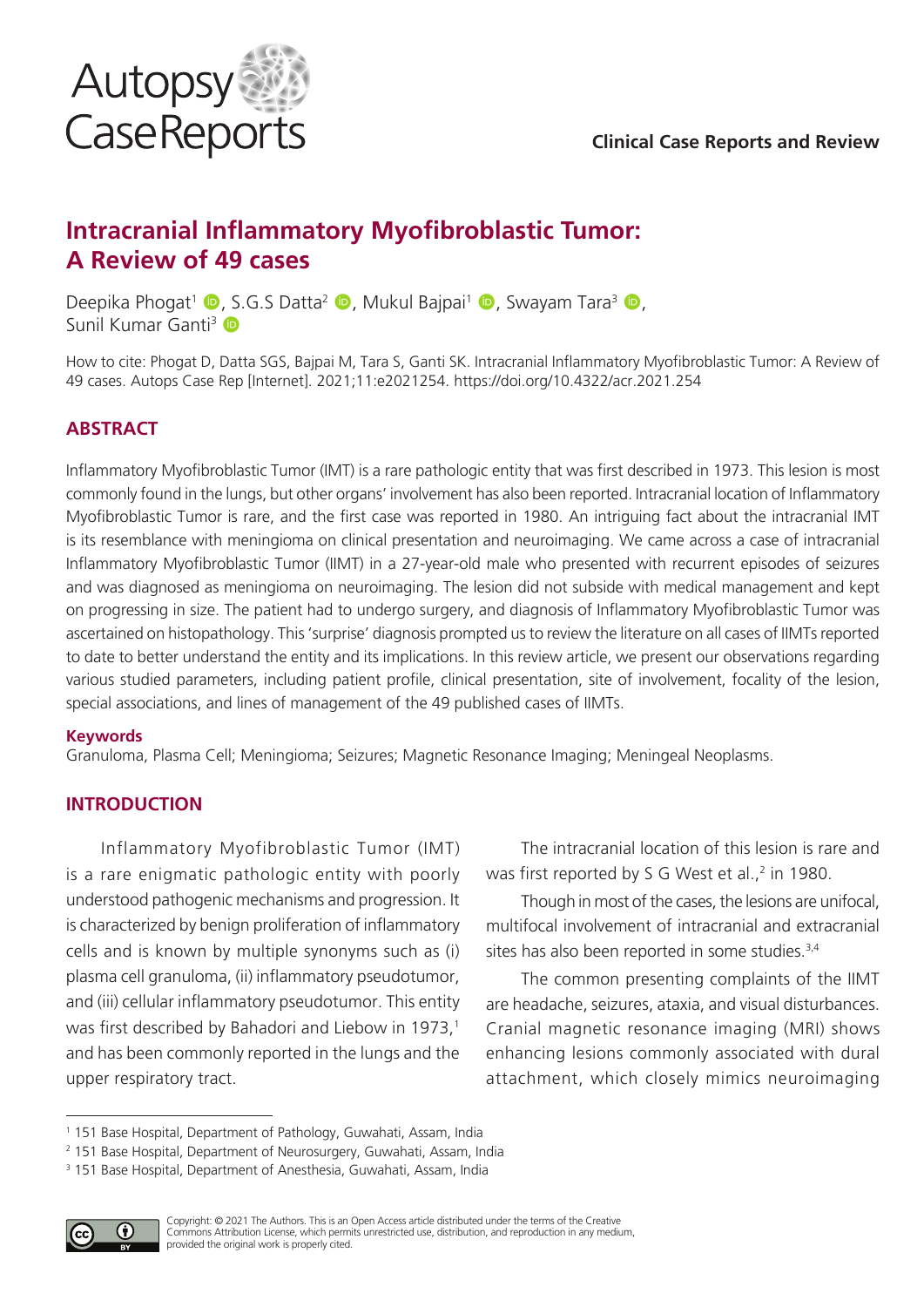findings of a meningioma. Histologically this lesion is characterized by proliferation of polyclonal plasma cells ascertained with kappa and lambda light chain, on immunohistochemistry.

Some studies have shown associations of IIMTs with polyclonal gammopathy, and one study has also reported an association with Epstein Barr Virus infection.5,6

We came across a case of IIMT is a 27-year-old previously healthy male who presented with episodes of generalized tonic-clonic seizures.

This case prompted us to research the literature on IIMTs to evaluate various parameters as patient profile, clinical presentation, site of involvement, focality of the lesion, special associations, and lines of management of IIMTs.

## **CASE REPORT**

A 27-year-old previously healthy male presented with episodes of generalized tonic-clonic seizures. There was no history of headache, visual disturbances, ataxia, or paresis. The results of routine laboratory investigations, including complete blood count, blood biochemistry, urinalysis, and electrocardiogram were

within normal limits. Chest X-ray and abdominal ultrasound were normal. The cranial MRI revealed an intensely enhancing extra-axial dural-based lesion measuring 4.6 x 2.8 x1.1 cm in the left frontoparietal area with mild associated perilesional edema and no significant mass effect, suggestive of meningioma (Figures 1A, and 1B).

The patient was continued on anti-epileptic medications with regular follow-ups. Surgical management was delayed in view of the small size of the lesion. While on medical management, the patient kept suffering recurrent episodes of generalized tonicclonic seizures.

Brain MRI was repeated after 5 months of the initial neuroimaging, which revealed increased dimensions of the lesion  $-5.2 \times 3.0 \times 1.1$  cm (Figures 1A, and 1B).

The patient then underwent elective surgery, and the surgical specimen of the excised space-occupying lesion was analyzed. The external surface of the specimen was smooth and firm. The cut surface was homogenous and yellowish-white in appearance. No areas of hemorrhage or necrosis were identified on the gross examination. The sample was fixed in 10% formalin, embedded in paraffin, and stained with Hematoxylin &Eosin (H&E), Periodic Acid Schiff



**Figure 1.** Brain MRI T1 weighted images post-contrast, **A** – axial plane, and **B** – sagittal plane, showing fat-saturated and avidly enhancing oval-shaped extra-axial lesion along the left frontoparietal convexity measuring 52mm in the longest dimension. The lesion shows a dural tail characteristic of meningioma.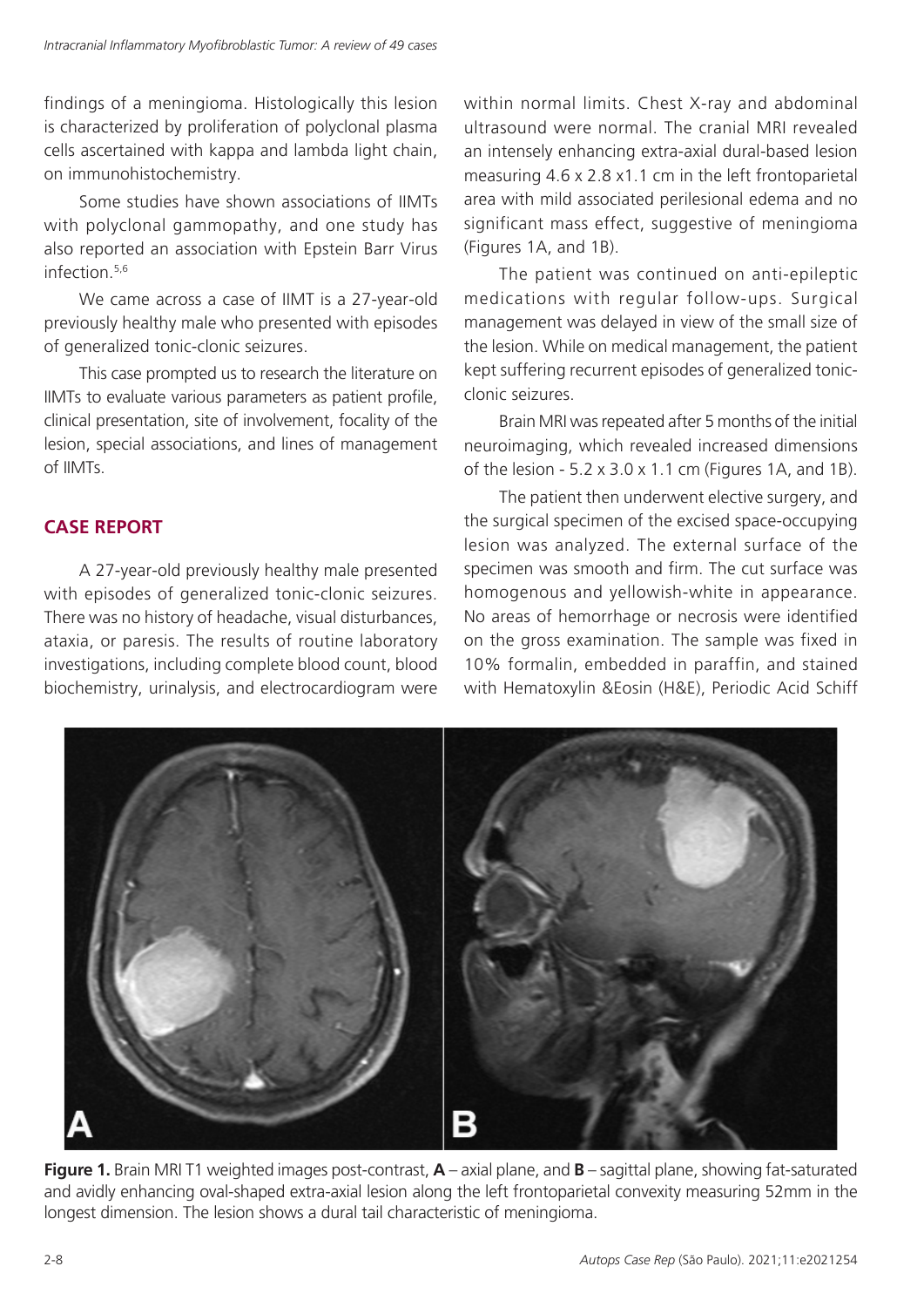(PAS), Gram and Ziehl-Neelsen (ZN) Stains. Microscopic findings revealed a lesion composed of fibrocollagenous stroma with interspersed endothelium lined blood vessels. Dense aggregates of inflammatory cells comprising predominantly of plasma cells along with lymphocytes were noted in the perivascular areas within the stroma (Figure 2).

Interspersed histiocytes with round vesicular nuclei and foamy cytoplasm were also noted. Normal brain parenchyma was noted at the periphery.

No meningothelial cells or psammoma bodies were seen. No atypia, mitosis, or necrosis was noted. PAS and ZN stains were negative for microorganisms. Histomorphological features favored the diagnosis of Intracranial Inflammatory Myofibroblastic Tumor. Immunohistochemical tests were done to confirm the diagnosis and to rule out monoclonal plasma cell proliferation. Immunohistochemistry was performed on deparaffinized sections of each case with CD138 (Dako), Vimentin (Dako), SMA(Dako), S-100 (Dako), CD68(Dako), Anti Kappa (Biogenex), Anti Lambda polyclonal sera (Biogenex) using avidin biotin peroxidase complex. Plasma cells were positive for CD138 and showed equal presence of kappa and lambda positivity. No evidence of clonal plasma cells was noted. Vimentin was diffusely positive in the stroma, SMA was positive in blood vessels. Histiocytes were positive for S100 and CD68. The diagnosis was confirmed



**Figure 2.** Histopathological examination with dense aggregates of inflammatory cells comprising predominantly of plasma cells (H&E, 40x).

as Intracranial Inflammatory Myofibroblastic Tumor. Additional serological tests were done to rule out Epstein Barr Virus (EBV) as infective etiology. EBV IgM ELISA was <10U/ML (<20U/ML: negative). EBV IgM to Nuclear Antigen was 2.64u/ml (<8: negative). EBV IgG ELISA was 0.42(<1.00 Negative). This case prompted us to review the literature on cases of Intracranial Inflammatory myofibroblastic tumor.

In our pre-specified protocol, the keywords "intracranial inflammatory myofibroblastic tumor, intracranial plasma cell granuloma, inflammatory pseudotumor and cellular inflammatory pseudotumor" were used to gather the target papers for a systematic review of the literature. The databases Google Scholar, Research Gate, and Pub Med were used to search the articles published until October 2020. All types of articles, including case reports, case series, pictorial assays with titles that included the aforementioned keywords, were studied.

All articles were evaluated for variables, including the year of publication, the number of studies published, and the number of cases reported in these studies.

Other parameters evaluated were clinical profile including age and gender, the chief presenting complaint, site of the lesion, focality of the lesion, association of the lesion with the dura, special features or findings associated with the intracranial Inflammatory Myofibroblastic Tumor, and the management approach.

### **RESULTS**

After the review of literature, data on the published cases of intracranial inflammatory myofibroblastic tumors was compiled in chronological order (decade wise). (Table 1)

Out of the retrieved 42 articles on intracranial Inflammatory Myofibroblastic Tumors, 21 articles (the maximum) were published in 2001-2010, while 6 of them (the least number) were published in the decade 1980-1990. The total number of cases reported in the 42 articles was 56. Out of these 56 cases, the variables studied could not be accessed in 07 of the cases; hence data of the remaining 49 cases was recorded and analyzed.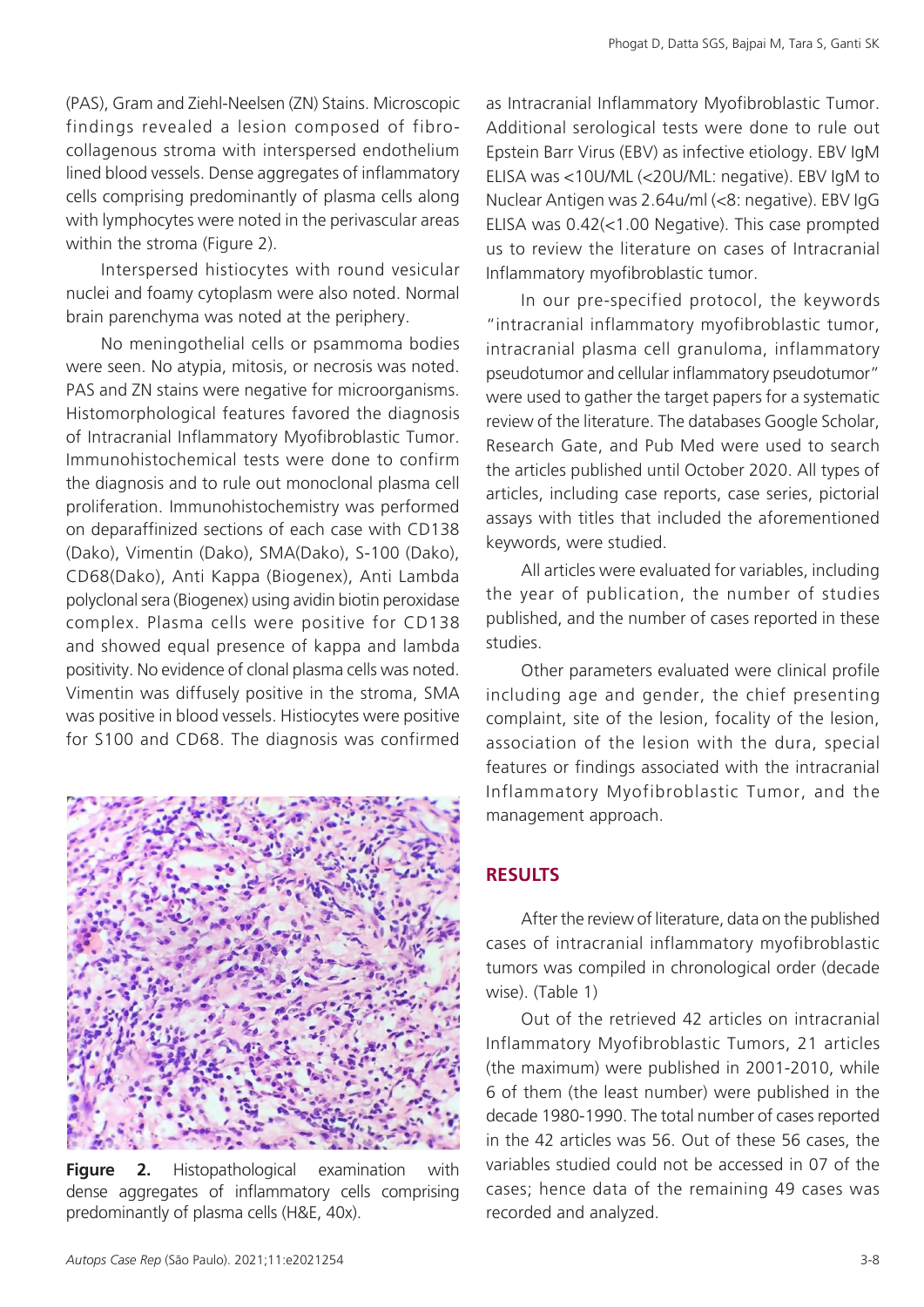#### **Table 1.** Clinical characteristics of the IIMT retrieved from the literature

| $\#$           | Ref        | Gender/<br>Age | Presentation                                     | <b>Site</b>                                                        | <b>DA</b>                        | Associations                                                  | Treatment                   |
|----------------|------------|----------------|--------------------------------------------------|--------------------------------------------------------------------|----------------------------------|---------------------------------------------------------------|-----------------------------|
| 1              | $\sqrt{2}$ | M 17           | Headache                                         | L Posterior Fossa                                                  | $+$                              | PG                                                            | CSE                         |
| $\overline{2}$ | 7          | F 16           | Headache                                         | R Frontal lobe                                                     | $^{+}$                           |                                                               | PSE, steroids,<br><b>RT</b> |
| 3              | 8          | M 16           | Headache                                         | R Fronto-parietal lobe                                             | $\pm$                            |                                                               | CSE                         |
| 4              | 9          | F 36           | Hemiparesis                                      | Fourth ventricle                                                   |                                  |                                                               | CSE                         |
| 5              | 10         | F 29           | Seizure                                          | R superior temporal<br>gyrus                                       | $+$                              | <b>Necrosis</b>                                               | CSE                         |
| 6              | 5          | M 60           | Seizure                                          | R temporal lobe                                                    | $+$                              | PG                                                            | CSE                         |
| 7              | 11         | M 11           | Headache                                         | Frontal lobe                                                       | <b>NA</b>                        |                                                               | CSE                         |
| 8              |            | M 40           | Headache                                         | R cavernous sinus                                                  |                                  |                                                               | PSE, steroids               |
| 9              |            | M 30           | <b>Blindness</b>                                 | L cavernous sinus                                                  |                                  |                                                               | PSE, Steroids               |
| 10             | 12         | F 11           | Headache                                         | Vermis cerebelli                                                   |                                  |                                                               | CSE                         |
| 11             |            | M 56           | Diabetes Insipidus,<br>Headache                  | Pituitary stalk                                                    | $\overline{\phantom{0}}$         |                                                               | CSE                         |
| 12             | 13         | F 60           | Seizure                                          | R middle cranial fossa                                             | $+$                              |                                                               | CSE                         |
| 13             | 6          | M 70           | Headache, Seizure,<br>Subcutaneous mass          | R temporal lobe                                                    | $^{+}$                           | EBV +, extracranial to<br>intracranial spread                 | PSE, Steroids,<br>RT        |
| 14             | 14         | M 18           | Epilepsy Bilateral<br>ectopia lentis             | L parietotemporal<br>lobe                                          | <b>NA</b>                        | Hypergammaglobulinemia,<br>homocystinuria,<br>thromboembolism | Diagnosed on<br>autopsy     |
| 15             | 15         | F 18           | Headache                                         | R temporal lobe                                                    |                                  |                                                               | CSE                         |
| 16             | 16         | F 11           | Seizure                                          | R frontal lobe                                                     | $+$                              |                                                               | CSE                         |
| 17             | 17         | F 34           | L Ptosis, Transient<br>oculomotor nerve<br>palsy | Pituitary Stalk                                                    | $^{+}$                           |                                                               | CSE                         |
| 18             | 18         | F 35           | Seizure                                          | L parietal lobe                                                    | <b>NA</b>                        |                                                               | CSE                         |
| 19             | 3          | M 34           | Headache,<br>Paraparesis                         | Cerebral, cerebellar,<br>brain stem,<br>intramedullary             | <b>NA</b>                        |                                                               | PSE, steroids,<br>ATT       |
| 20             | 19         | M 13           | Seizure                                          | R frontal lobe, lung                                               | <b>NA</b>                        | Involvement of lung<br>followed by brain 4 years<br>later     | CSE                         |
| 21             | 20         | F 44           | Headache                                         | R tentorium, Falx                                                  | $^{+}$                           |                                                               | PSE, steroids,<br>RΙ        |
| 22             |            | F6             | Headache, tinnitus                               | Cerebellopontine<br>angle                                          | <b>NA</b>                        |                                                               | PSE, RT                     |
| 23             | 21         | M 41           | Seizure                                          | R occipital lobe                                                   | <b>NA</b>                        |                                                               | Systemic<br>chemotherapy    |
| 24             |            | F 33           | Hearing loss                                     | Meninges                                                           | $^{\rm +}$                       |                                                               | PSE, RT                     |
| 25             | 22         | M 13           | Seizure                                          | R frontal lobe                                                     | <b>NA</b>                        |                                                               | CSE                         |
| 26             | 23         | M 70           | Visual disturbance                               | Frontal lobe, third<br>ventricle, Cranial base                     | <b>NA</b>                        | osteal erosion                                                | Steroids, RT                |
| 27             | 24         | F 22           | Seizure                                          | Temporo basal                                                      | $+$                              |                                                               | PSE, Steroid                |
| 28             | 22         | F 14           | Headache, R acute<br>otitis media                | Cavernous sinus, R<br>middle cranial fossa,<br>Infratemporal fossa | <b>NA</b>                        | Raised IgM                                                    | Steroids, RT,<br>6MP, MTX   |
| 29             | 25         | F 18           | Seizure                                          | L frontoparietal<br>region                                         | $\begin{array}{c} + \end{array}$ | Extensive ossification                                        | <b>PSE</b>                  |
| 30             | 26         | M 63           | L hemiparesis                                    | R frontal                                                          | <b>NA</b>                        | Multiloculated cystic<br>morphology, + Colon<br>cancer        | PSE, RT                     |

CSE= complete surgical Excision; DA= Dural attachment, L= Left; NA=Non-available; 6MP=6 mercaptopurine, MTX= methotrexate, PSE: Partial surgical excision; PG= polyclonal gammopathy, R= Right; RIX= Rituximab; RT= radiotherapy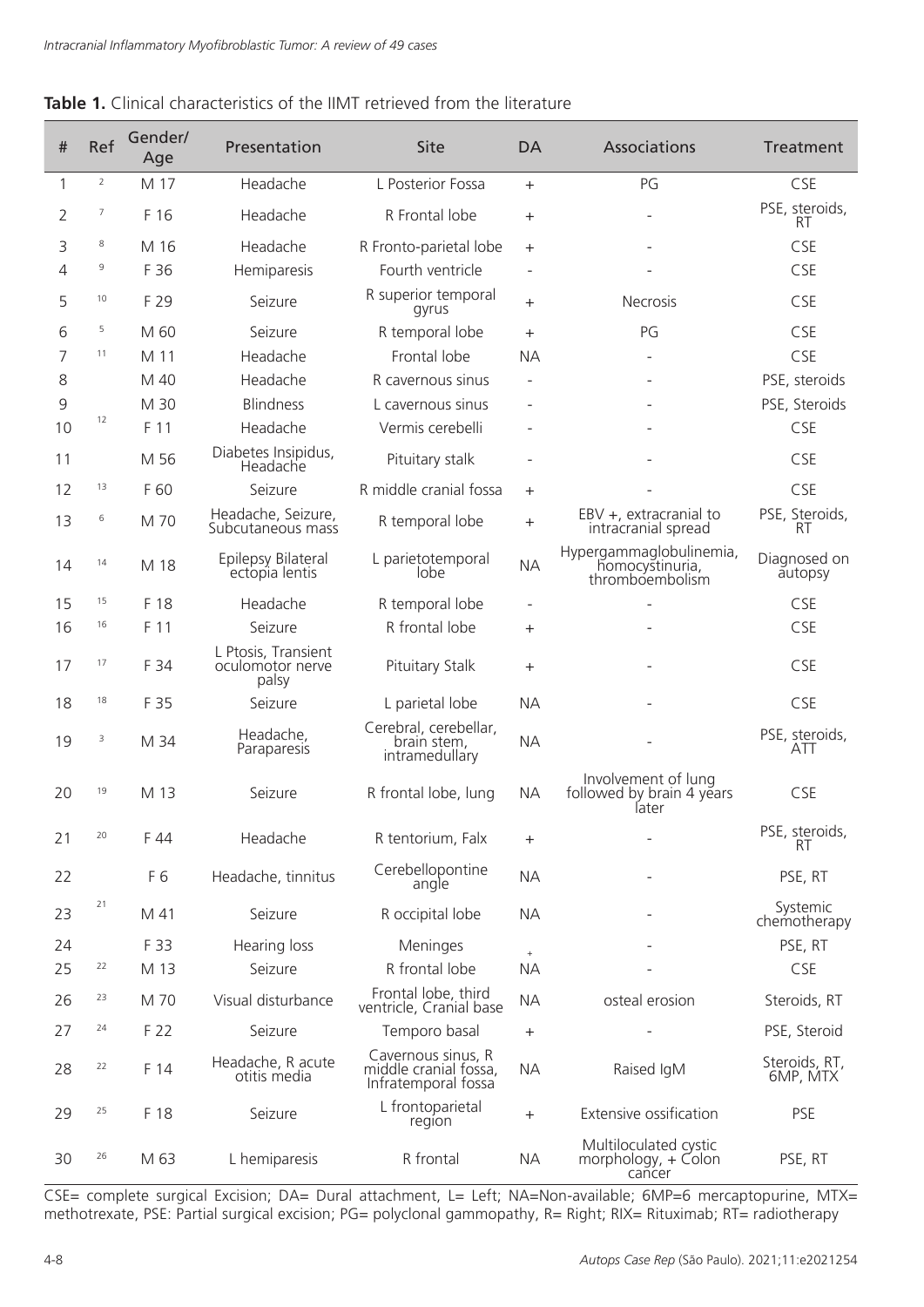| $\#$ | Ref | Gender/<br>Age | Presentation                              | Site                                                              | <b>DA</b> | Associations                           | Treatment                                 |
|------|-----|----------------|-------------------------------------------|-------------------------------------------------------------------|-----------|----------------------------------------|-------------------------------------------|
| 31   | 27  | M 51           | Headache                                  | Para sagittal                                                     | $+$       | Relapsing perichondritis               | PSE, RT                                   |
| 32   | 28  | F 58           | Headache                                  | L frontotemporal lobe                                             | $\ddot{}$ |                                        | PSE, Steroid                              |
| 33   | 29  | F 44           | Visual disturbance                        | R Tentorium                                                       | $\pm$     |                                        | PSE, Steroids,<br><b>RT</b>               |
| 34   |     | F 60           | <b>Blurred</b> vision                     | Posterior fossa                                                   | $+$       | lg G4 -, ALK -                         | CSE, RT                                   |
| 35   | 30  | F 52           | R quadrantanopia                          | R ventricle                                                       | $^{+}$    | lg G4 +, ALK -                         | CSE                                       |
| 36   |     | M 45           | hemiparesis                               | Frontal lobe                                                      | $^{+}$    | lg G4 +, ALK -                         | CSE, Steroids                             |
| 37   |     | F 26           | Headache                                  | Fronto temporal                                                   |           | lg G4 +, ALK -                         | CSE, Steroids                             |
| 38   | 31  | F 47           | Seizures                                  | L parietal lobe                                                   |           |                                        | CSE                                       |
| 39   | 32  | M 59           | Impaired vision                           | Intrasellar, Trans-<br>sphenoidal                                 | $\pm$     |                                        | CSE, RT                                   |
| 40   | 33  | M 47           | Impaired vision,<br>spastic quadriparesis | R cerebellopontine<br>angle                                       | $\pm$     |                                        | CSE, Steroids,<br>RT                      |
| 41   |     | F 47           | 1.Seizures                                | L parietal lobe                                                   | <b>NA</b> |                                        | CSE, steroids                             |
| 42   | 34  | M 56           | L temporal<br>headaches                   | L basal ganglia                                                   | <b>NA</b> |                                        | CSE, steroids                             |
| 43   | 35  | F 66           | L sided hemiataxia                        | L cerebellar<br>hemisphere                                        | $\ddot{}$ |                                        | PSE, steroids,<br><b>RT</b><br><b>RIX</b> |
| 44   | 36  | F 55           | Headache, hearing<br>loss                 | L temporal lobe                                                   | <b>NA</b> | 4 Recurrences, correlation<br>with ESR | PSEs, steroids,<br>RT                     |
| 45   |     | M 52           | Headache, blurred<br><b>VISION</b>        | Clivus                                                            | <b>NA</b> |                                        | CSE                                       |
| 46   | 37  | F 55           | Otalgia L ear with<br>discharge           | L nasopharynx and<br>carotid space with<br>osteolytic destruction | <b>NA</b> | $lgG4 +$                               | .RT                                       |
| 47   | 4   | M 49           | Gait ataxia                               | Multiple, Bifrontal,<br>temporal                                  | $+$       |                                        | CSE                                       |
| 48   | 38  | F 72           | Headache                                  | L cerebellar<br>hemisphere                                        |           |                                        | CSE                                       |
| 49   | 39  | F 62           | Seizures                                  | R Parietal lobe                                                   | $\pm$     |                                        | CSE                                       |

#### **Table 1.** Continued...

CSE= complete surgical Excision: DA= Dural attachment, L= Left; NA=Non-available; 6MP=6 mercaptopurine, MTX= methotrexate, PSE: Partial surgical excision; PG= polyclonal gammopathy, R= Right; RIX= Rituximab; RT= radiotherapy

It was observed that the cases were distributed over a wide range of ages ranging from 11 to 72 years. The average age of presentation was 29 years in the decade of 1980-1990 and 57 years in the decade of 2010-2020. Out of the 49 studied cases, 22 were males, and 27 were females (male to female ratio of 0.8:1). Headache was the most common presenting complaint seen in 18 (36%) cases, followed by seizures in 14 (28%) cases and visual disturbances in 8 (16%) cases. Other symptoms included hemiparesis, gait abnormalities, cranial nerve palsies, and hearing loss.

Concerning the lesion sites, the most common location was found to be the frontal lobe in 9 cases (18%), followed by the temporal lobe in 6 (12%) cases, the parietal lobe in 4(8%) cases, followed by 3 cases (6%) in the cavernous sinus and 2 (4%) cases in the cerebellopontine angle, and 02 (4%) cases showed multifocal intracranial involvement.

The dural attachment was noted in 22 (45%) cases and was absent in 11 (20%) cases, while it was not mentioned in the remaining. The condition was managed by complete surgical excision in 21 (43%) cases, subtotal surgical excision followed by steroid therapy in 16 (32%) cases, and radiotherapy in 11(22%) cases.

#### **DISCUSSION**

Intracranial IMT (IIMT) is a rare clinical entity with 42 published reports since the first reported case in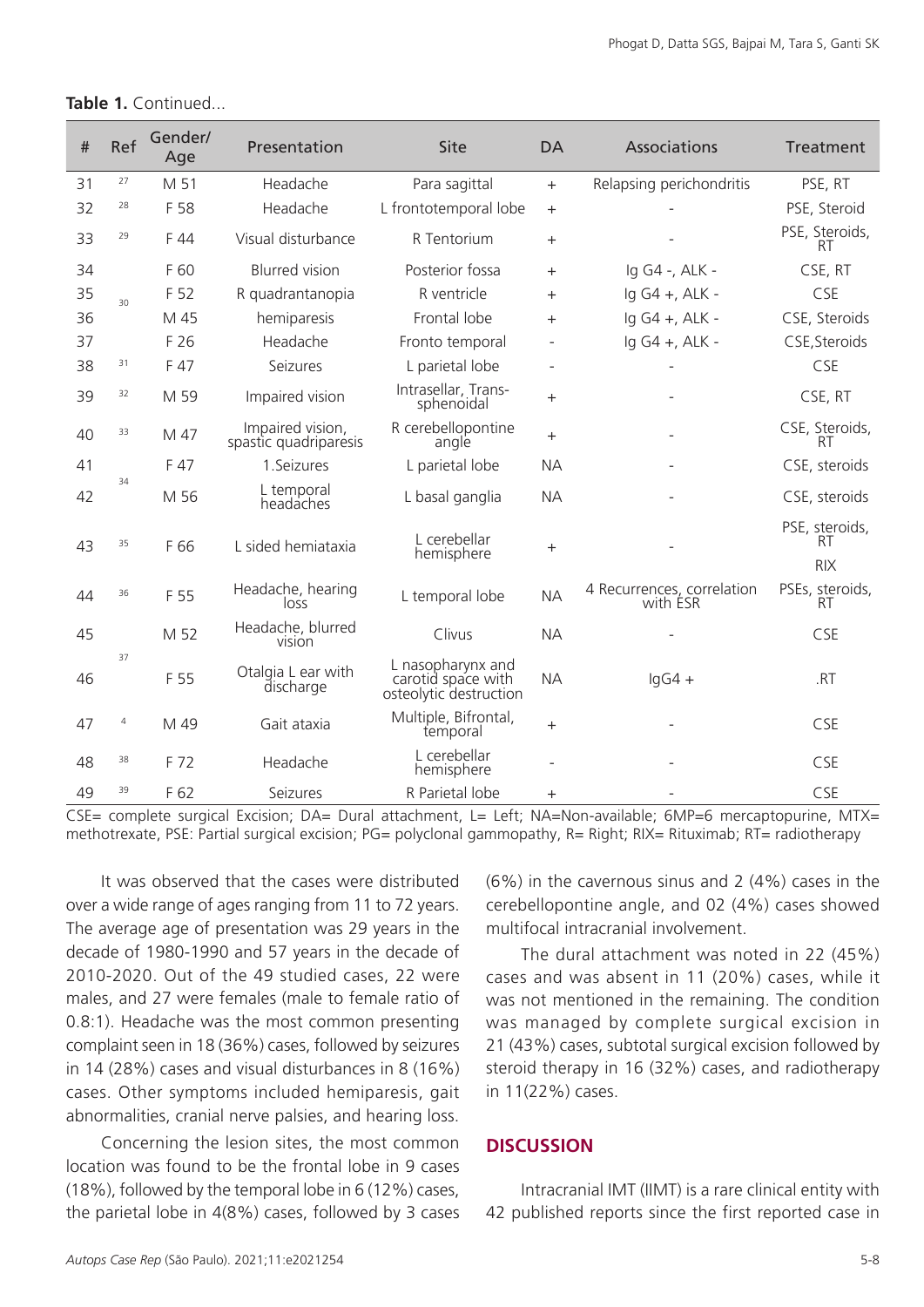the year 1980. An interesting fact about IIMT is the striking resemblance with meningioma, concerning the clinical and neuroimaging profiles. This fact, along with the rarity of this entity, in the intracranial location, leads to the lack of clinical suspicion and a misdiagnosis. A study by Bradsma et al.<sup>21</sup> showed how the two cases of IIMT were misdiagnosed as non-Hodgkin Lymphoma and Tuberculosis.

Although benign, the lesion maintains a progressive growth and expands in size. While most cases recover after complete surgical excision, others may require adjuvant radiotherapy. In the intracranial location, this lesion may disrupt the critical areas of the brain, causing serious complications like visual problems, nerve palsies, and hemiparesis. Hence, an early diagnosis and management are key to manage time and effectively these patients.

IIMT can present in all age groups and has been almost equally reported in males and females. Headache is the most common presenting symptom, and the frontal lobe is the most common intracranial site. Dural attachment is noted in many cases. Mostly unifocal; however, multifocal lesions are also noted. In the study by M Kilinc et al., $3$  multiple intracranial and spinal sites were involved. Multiple intracranial sites were also found to be involved in a study by M Guduk et al.4

The complete surgical excision of the lesion has been found to provide good results. In a study by M Guduk et al.,<sup>4</sup> IIMT involving multiple intracranial sites was managed with complete excision of all the lesions, and no recurrence was reported.

Incomplete excision of the lesion, on the other hand, was found to be associated with recurrence and may require radiotherapy. In a case study by JJ Renfrow,36 relapsing and recurring lesions of IIMT were encountered. This study explored the erythrocyte sedimentation rate (ESR) as a tool for monitoring the recurrence of IIMT.

Some cases also showed a locally aggressive nature. In a study by A Fukunaga, $6$  an aggressive nature of the lesion was evidenced by its spread from extra to intracranial location. Osteal erosion was reported associated with IIMT in a study by AM Buccoliero et al.,<sup>23</sup> while relapsing perichondritis was found in a study by K Sato.<sup>27</sup>

Special histological features have been brought out in cases of IIMT in the form of necrosis,<sup>10</sup> extensive ossification,<sup>25</sup> and multiloculated cystic changes.<sup>26</sup>

Although metastasis has not been reported, cases with initial involvement in an extracranial site (lung) have been reported. In a case reported by Greiner et al.<sup>19</sup> the lesion involved the lung followed by the brain involvement four years later.

Polyclonal gammopathy was noted associated with intracranial PSGs in studies by SG West<sup>2</sup> and D Figarella et al.,<sup>24</sup> while association with EBV was noted in the study by A Fukunaga.<sup>6</sup> The association with IGG4 was found in 2 out of 4 cases by D Chen<sup>30</sup> and in one case by Forcucci et al.<sup>37</sup> ALK 1 was studied by D Chen<sup>30</sup> in four cases and was negative.

Although surgical excision, steroid therapy, and radiotherapy have been the mainstay of treatment of IIMTS, other modalities like mercaptopurine (6MP)40or Rituximab<sup>35</sup> has also been tried in some cases.

### **CONCLUSION**

IIMT is a rare pathological diagnosis. Timely management of cases of IIMTs is crucial to reduce morbidity. To rightly diagnose IIMTs, one needs to have a high index of suspicion as these cases are likely to be misdiagnosed as meningioma on neuroimaging. Complete surgical excision should be attempted while the lesion is small to prevent a recurrence. The addition of more cases to the literature, with their associated features, will help us in further improving the current understanding of IIMTs.

### **REFERENCES**

- 1. Bahadori M, Liebow A. Inflammatory Myofibroblastic Tumors of the lung. Cancer. 1973;31(1):191-208. [http://](https://doi.org/10.1002/1097-0142(197301)31:1%3c191::AID-CNCR2820310127%3e3.0.CO;2-D) [dx.doi.org/10.1002/1097-0142\(197301\)31:1<191::AID-](https://doi.org/10.1002/1097-0142(197301)31:1%3c191::AID-CNCR2820310127%3e3.0.CO;2-D)[CNCR2820310127>3.0.CO;2-D](https://doi.org/10.1002/1097-0142(197301)31:1%3c191::AID-CNCR2820310127%3e3.0.CO;2-D). [PMid:4683037.](https://www.ncbi.nlm.nih.gov/entrez/query.fcgi?cmd=Retrieve&db=PubMed&list_uids=4683037&dopt=Abstract)
- 2. West S, Pittman D, Coggin J. Intracranial Inflammatory Myofibroblastic Tumor. Cancer. 1980;46(2):330-5. [http://](https://doi.org/10.1002/1097-0142(19800715)46:2%3c330::AID-CNCR2820460220%3e3.0.CO;2-M) [dx.doi.org/10.1002/1097-0142\(19800715\)46:2<330::AID-](https://doi.org/10.1002/1097-0142(19800715)46:2%3c330::AID-CNCR2820460220%3e3.0.CO;2-M)[CNCR2820460220>3.0.CO;2-M](https://doi.org/10.1002/1097-0142(19800715)46:2%3c330::AID-CNCR2820460220%3e3.0.CO;2-M)[. PMid:7388775.](https://www.ncbi.nlm.nih.gov/entrez/query.fcgi?cmd=Retrieve&db=PubMed&list_uids=7388775&dopt=Abstract)
- 3. Kılınç M, Ertürk İÖ, Uysal H, Birler K, Evrenkaya T, Akkalyoncu B. Multiple Inflammatory Myofibroblastic Tumor of the central nervous system: A unique case with brain and spinal cord involvement. Case report and review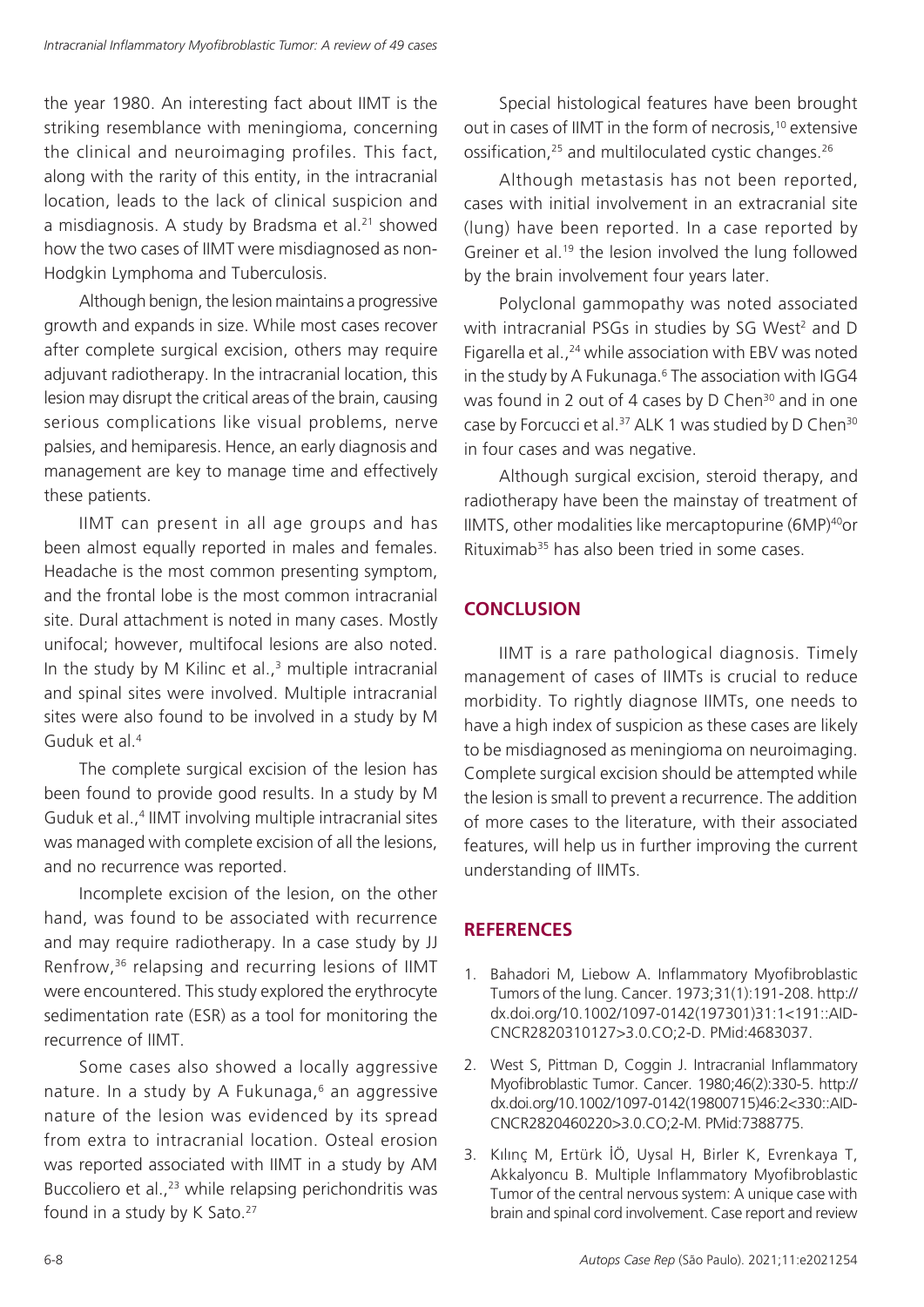of literature. Spinal Cord. 2002;40(4):203-6. [http://dx.doi.](https://doi.org/10.1038/sj.sc.3101271) [org/10.1038/sj.sc.3101271.](https://doi.org/10.1038/sj.sc.3101271) [PMid:11965561.](https://www.ncbi.nlm.nih.gov/entrez/query.fcgi?cmd=Retrieve&db=PubMed&list_uids=11965561&dopt=Abstract)

- 4. Güdük M, Yener U, Sav A, Pamir MN. Intracranial multifocal Inflammatory Myofibroblastic Tumor: a case with multiple operations without recurrence of surgically removed lesions. Acta Neurochir (Wien). 2016;158(4):721-3. [http://dx.doi.org/10.1007/s00701-](https://doi.org/10.1007/s00701-016-2724-5) [016-2724-5](https://doi.org/10.1007/s00701-016-2724-5)[. PMid:26852033.](https://www.ncbi.nlm.nih.gov/entrez/query.fcgi?cmd=Retrieve&db=PubMed&list_uids=26852033&dopt=Abstract)
- 5. Figarella-Branger D, Gambarelli D, Perez-Castillo M, Garbe L, Grisoli F. Primary Intracerebral Inflammatory Myofibroblastic Tumor: A Light, Immunocytochemical, and ultrastructural study of one case. Neurosurgery. 1990;27(1):142-7. [http://dx.doi.org/10.1227/00006123-](https://doi.org/10.1227/00006123-199007000-00024) [199007000-00024](https://doi.org/10.1227/00006123-199007000-00024)[. PMid:2198484.](https://www.ncbi.nlm.nih.gov/entrez/query.fcgi?cmd=Retrieve&db=PubMed&list_uids=2198484&dopt=Abstract)
- 6. Fukunaga A, Yoshida K, Otani M, et al. Inflammatory Myofibroblastic Tumor extending from the extracranial to the intracranial space associated with Epstein-Barr virus infection — Case report. Neurol Med Chir (Tokyo). 1998;38(5):292-6. [http://dx.doi.org/10.2176/](https://doi.org/10.2176/nmc.38.292) [nmc.38.292](https://doi.org/10.2176/nmc.38.292). [PMid:9640966.](https://www.ncbi.nlm.nih.gov/entrez/query.fcgi?cmd=Retrieve&db=PubMed&list_uids=9640966&dopt=Abstract)
- 7. Cannella D, Prezyna A, Kapp J. Primary intracranial plasma-cell granuloma. J Neurosurg. 1988;69(5):785- 8. [http://dx.doi.org/10.3171/jns.1988.69.5.0785](https://doi.org/10.3171/jns.1988.69.5.0785). [PMid:3183738.](https://www.ncbi.nlm.nih.gov/entrez/query.fcgi?cmd=Retrieve&db=PubMed&list_uids=3183738&dopt=Abstract)
- 8. Gangemi M, Maiuri F, Giamundo A, Donati P, De Chiara A. Intracranial Inflammatory Myofibroblastic Tumor. Neurosurgery. 1989;24(4):591-95.
- 9. Maeda Y, Tani E, Nakano M, Matsumoto T. Plasmacell granuloma of the fourth ventricle. J Neurosurg. 1984;60(6):1291-6. [http://dx.doi.org/10.3171/](https://doi.org/10.3171/jns.1984.60.6.1291) [jns.1984.60.6.1291](https://doi.org/10.3171/jns.1984.60.6.1291)[. PMid:6374065.](https://www.ncbi.nlm.nih.gov/entrez/query.fcgi?cmd=Retrieve&db=PubMed&list_uids=6374065&dopt=Abstract)
- 10. Gochman GA, Duffy K, Crandall PH, Vinters HV. Inflammatory Myofibroblastic Tumor of the brain. Surg Neurol. 1990;33(5):347-52. [http://dx.doi.](https://doi.org/10.1016/0090-3019(90)90204-3) [org/10.1016/0090-3019\(90\)90204-3.](https://doi.org/10.1016/0090-3019(90)90204-3) [PMid:2330536.](https://www.ncbi.nlm.nih.gov/entrez/query.fcgi?cmd=Retrieve&db=PubMed&list_uids=2330536&dopt=Abstract)
- 11. Makino K, Murakami M, Kitano I, Ushio Y. Primary intracranial plasma-cell granuloma: A case report and review of the literature. Surg Neurol. 1995;43(4):374- 8. [http://dx.doi.org/10.1016/0090-3019\(95\)80067-Q](https://doi.org/10.1016/0090-3019(95)80067-Q). [PMid:7792709.](https://www.ncbi.nlm.nih.gov/entrez/query.fcgi?cmd=Retrieve&db=PubMed&list_uids=7792709&dopt=Abstract)
- 12. Le Marc'hadour F, Fransen P, Labat-Moleur F, Passagia JG, Pasquier B. Intracranial Inflammatory Myofibroblastic Tumor: A report of four cases. Surg Neurol. 1994;42(6):481- 8. [http://dx.doi.org/10.1016/0090-3019\(94\)90077-9](https://doi.org/10.1016/0090-3019(94)90077-9). [PMid:7825102.](https://www.ncbi.nlm.nih.gov/entrez/query.fcgi?cmd=Retrieve&db=PubMed&list_uids=7825102&dopt=Abstract)
- 13. Breidahl W, Robbins P, Ives F, Wong G. Intracranial Inflammatory Myofibroblastic Tumor. Neuroradiology. 1996;38(S1):S86-9. [http://dx.doi.org/10.1007/](https://doi.org/10.1007/BF02278129) [BF02278129](https://doi.org/10.1007/BF02278129). [PMid:8811690.](https://www.ncbi.nlm.nih.gov/entrez/query.fcgi?cmd=Retrieve&db=PubMed&list_uids=8811690&dopt=Abstract)
- 14. Dettmeyer R, Varchmin-Schultheiß K, Madea B. Intracranial Inflammatory Myofibroblastic Tumor and Homocystinuria. Pathol Res Pract. 1998;194(3):205-8.

[http://dx.doi.org/10.1016/S0344-0338\(98\)80025-3](https://doi.org/10.1016/S0344-0338(98)80025-3). [PMid:9587941.](https://www.ncbi.nlm.nih.gov/entrez/query.fcgi?cmd=Retrieve&db=PubMed&list_uids=9587941&dopt=Abstract)

- 15. Saxena A, Sinha S, Tatke M. Intracranial Inflammatory Myofibroblastic Tumor '; a case report and review of the literature. Br J Neurosurg. 2000;14(5):492-5. [http://dx.doi.](https://doi.org/10.1080/02688690050175382) [org/10.1080/02688690050175382.](https://doi.org/10.1080/02688690050175382) [PMid:11198780.](https://www.ncbi.nlm.nih.gov/entrez/query.fcgi?cmd=Retrieve&db=PubMed&list_uids=11198780&dopt=Abstract)
- 16. Tekkök I, Ventureyra E, Jimenez C. Intracranial Inflammatory Myofibroblastic Tumor. Brain Tumor Pathol. 2000;17(3):97-103[. PMid:11310925.](https://www.ncbi.nlm.nih.gov/entrez/query.fcgi?cmd=Retrieve&db=PubMed&list_uids=11310925&dopt=Abstract)
- 17. Murakami K, Muraishi K, Ikeda H, Yoshimoto T. Inflammatory Myofibroblastic Tumor of the pituitary gland. Surg Neurol. 2001;56(4):247-51. [http://dx.doi.](https://doi.org/10.1016/S0090-3019(01)00599-7) [org/10.1016/S0090-3019\(01\)00599-7](https://doi.org/10.1016/S0090-3019(01)00599-7). [PMid:11738674.](https://www.ncbi.nlm.nih.gov/entrez/query.fcgi?cmd=Retrieve&db=PubMed&list_uids=11738674&dopt=Abstract)
- 18. Lyo I, Suh J, Kwon Y. Intracranial Inflammatory Myofibroblastic Tumor: A Case Report. J Korean Neurosurg Soc. 2001;30(6):774-6.
- 19. Greiner C, Rickert CH, Möllmann FT, et al. Inflammatory Myofibroblastic Tumor involving the brain and the lung. Acta Neurochir (Wien). 2003;145(12):1127- 31. [http://dx.doi.org/10.1007/s00701-003-0109-z](https://doi.org/10.1007/s00701-003-0109-z). [PMid:14663572.](https://www.ncbi.nlm.nih.gov/entrez/query.fcgi?cmd=Retrieve&db=PubMed&list_uids=14663572&dopt=Abstract)
- 20. Choi CY, Whang CJ, Park SH. Intracranial Inflammatory Myofibroblastic Tumor. J Korean Neurosurg Soc. 2003;33:593-5.
- 21. Brandsma D, Jansen G, Spliet W, van Nielen K, Taphoorn M. The diagnostic difficulties of meningeal and intracerebral Inflammatory Myofibroblastic Tumors - Presentation of three cases. J Neurol. 2003;250(11):1302-6. [http://dx.doi.](https://doi.org/10.1007/s00415-003-0200-7) [org/10.1007/s00415-003-0200-7.](https://doi.org/10.1007/s00415-003-0200-7) [PMid:14648145.](https://www.ncbi.nlm.nih.gov/entrez/query.fcgi?cmd=Retrieve&db=PubMed&list_uids=14648145&dopt=Abstract)
- 22. Murakami M, Hashimoto N, Kimura S, Hosokawa Y, Kakita K. Intracranial Inflammatory Myofibroblastic Tumor with genetic analysis. Acta Neurochir (Wien). 2003;145(3):221-5. [http://dx.doi.org/10.1007/s00701-](https://doi.org/10.1007/s00701-002-1040-4) [002-1040-4](https://doi.org/10.1007/s00701-002-1040-4)[. PMid:12632119.](https://www.ncbi.nlm.nih.gov/entrez/query.fcgi?cmd=Retrieve&db=PubMed&list_uids=12632119&dopt=Abstract)
- 23. Buccoliero A, Caldarella A, Santucci M, Ammannati F, Mennonna P, Taddei A. Inflammatory Myofibroblastic Tumor—An enigmatic lesion: Description of an extensive intracranial case and review of the literature. Arch Pathol Lab Med. 2003;127(4):220-3. [http://dx.doi.](https://doi.org/10.5858/2003-127-e220-PCGEL) [org/10.5858/2003-127-e220-PCGEL](https://doi.org/10.5858/2003-127-e220-PCGEL)[. PMid:12683907.](https://www.ncbi.nlm.nih.gov/entrez/query.fcgi?cmd=Retrieve&db=PubMed&list_uids=12683907&dopt=Abstract)
- 24. Roche P-H, Figarella-Branger D, Pellet W. Mixed meningeal and brain plasma-cell granuloma: an example of an unusual evolution. Acta Neurochir (Wien). 2004;146(1):69-72. [http://dx.doi.org/10.1007/s00701-](https://doi.org/10.1007/s00701-003-0153-8) [003-0153-8](https://doi.org/10.1007/s00701-003-0153-8)[. PMid:14740268.](https://www.ncbi.nlm.nih.gov/entrez/query.fcgi?cmd=Retrieve&db=PubMed&list_uids=14740268&dopt=Abstract)
- 25. Özüm Ü, Özer H, Karadağ Ö, Polat N. Intracranial plasma cell-granuloma with extensive ossification. Br J Neurosurg. 2006;20(3):153-6. [http://dx.doi.](https://doi.org/10.1080/02688690600776978) [org/10.1080/02688690600776978.](https://doi.org/10.1080/02688690600776978) [PMid:16801048.](https://www.ncbi.nlm.nih.gov/entrez/query.fcgi?cmd=Retrieve&db=PubMed&list_uids=16801048&dopt=Abstract)
- 26. Nawashiro H, Omura T, Kobayashi H. Cystic Intracranial Inflammatory Myofibroblastic Tumor. J Neurosurg.